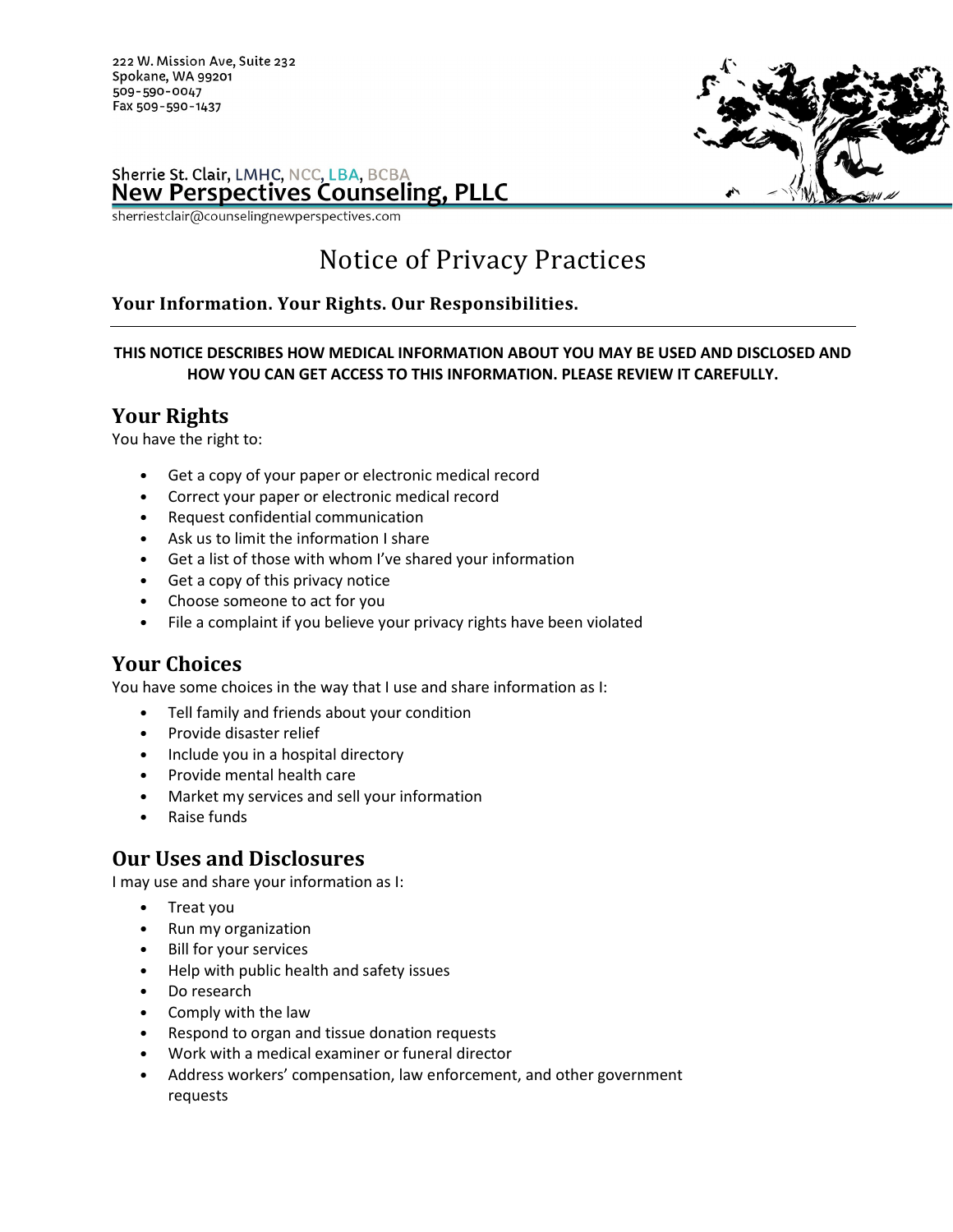

sherriestclair@counselingnewperspectives.com

• Respond to lawsuits and legal actions

## Your Rights

When it comes to your health information, you have certain rights. This section explains your rights and some of our responsibilities to help you.

#### Get an electronic or paper copy of your medical record

- You can ask to see or get an electronic or paper copy of your medical record and other health information I have about you. Ask me how to do this.
- I will provide a copy or a summary of your health information, usually within 30 days of your request. I may charge a reasonable, cost-based fee.

#### Ask me to correct your medical record

- You can ask me to correct health information about you that you think is incorrect or incomplete. Ask me how to do this.
- I may say "no" to your request, but I'll tell you why in writing within 60 days.

#### Request confidential communications

- You can ask me to contact you in a specific way (for example, home or office phone) or to send mail to a different address.
- I will say "yes" to all reasonable requests.

#### Ask me to limit what I use or share

- You can ask me not to use or share certain health information for treatment, payment, or my operations. I am not required to agree to your request, and I may say "no" if it would affect your care.
- If you pay for a service or health care item out-of-pocket in full, you can ask me not to share that information for the purpose of payment or my operations with your health insurer. I will say "yes" unless a law requires me to share that information.

#### Get a list of those with whom I've shared information

- You can ask for a list (accounting) of the times I've shared your health information for six years prior to the date you ask, who I shared it with, and why.
- I will include all the disclosures except for those about treatment, payment, and health care operations, and certain other disclosures (such as any you asked me to make). I'll provide one accounting a year for free but will charge a reasonable, cost-based fee if you ask for another one within 12 months.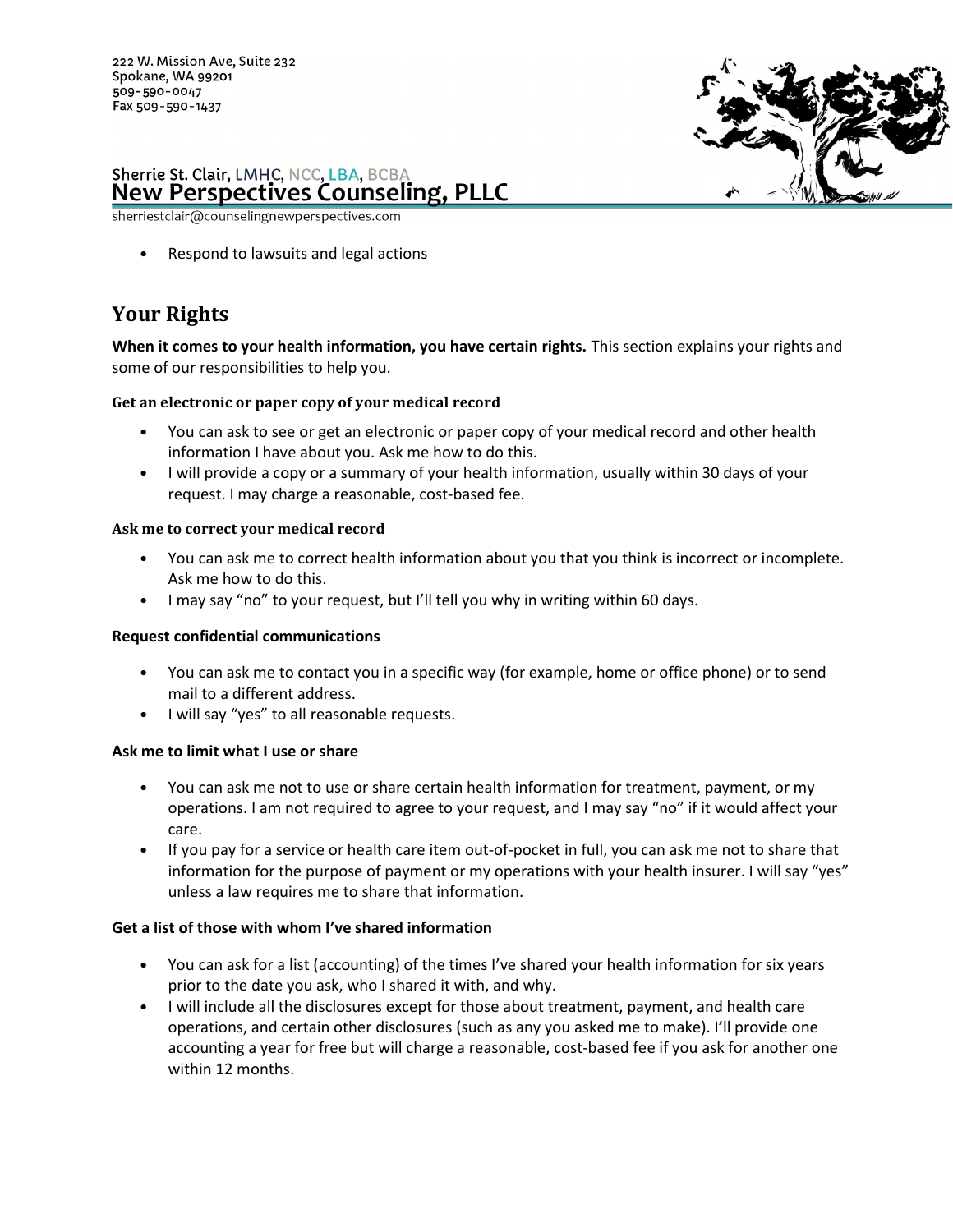

sherriestclair@counselingnewperspectives.com

#### Get a copy of this privacy notice

You can ask for a paper copy of this notice at any time, even if you have agreed to receive the notice electronically. I will provide you with a paper copy promptly.

#### Choose someone to act for you

- If you have given someone medical power of attorney or if someone is your legal guardian, that person can exercise your rights and make choices about your health information.
- We will make sure the person has this authority and can act for you before I take any action.

#### File a complaint if you feel your rights are violated

- You can complain if you feel I have violated your rights by contacting me using the information on page 1.
- You can file a complaint with the U.S. Department of Health and Human Services Office for Civil Rights by sending a letter to 200 Independence Avenue, S.W., Washington, D.C. 20201, calling 1- 877-696-6775, or visiting www.hhs.gov/ocr/privacy/hipaa/complaints/.
- I will not retaliate against you for filing a complaint.
- I am licensed in Washington State as a: LMHC License Number-LH 60971328.

LBA - License Number-BA 60905377

## Your Choices

For certain health information, you can tell me your choices about what I share. If you have a clear preference for how I share your information in the situations described below, talk to me. Tell me what you want me to do, and I will follow your instructions.

In these cases, you have both the right and choice to tell me to:

- Share information with your family, close friends, or others involved in your care
- Share information in a disaster relief situation
- Include your information in a hospital directory

If you are not able to tell me your preference, for example if you are unconscious, I may go ahead and share your information if I believe it is in your best interest. I may also share your information when needed to lessen a serious and imminent threat to health or safety.

In these cases, I never share your information unless you give me written permission:

- Marketing purposes
- Sale of your information
- Most sharing of psychotherapy notes

In the case of fundraising: I will not contact you for fundraising efforts.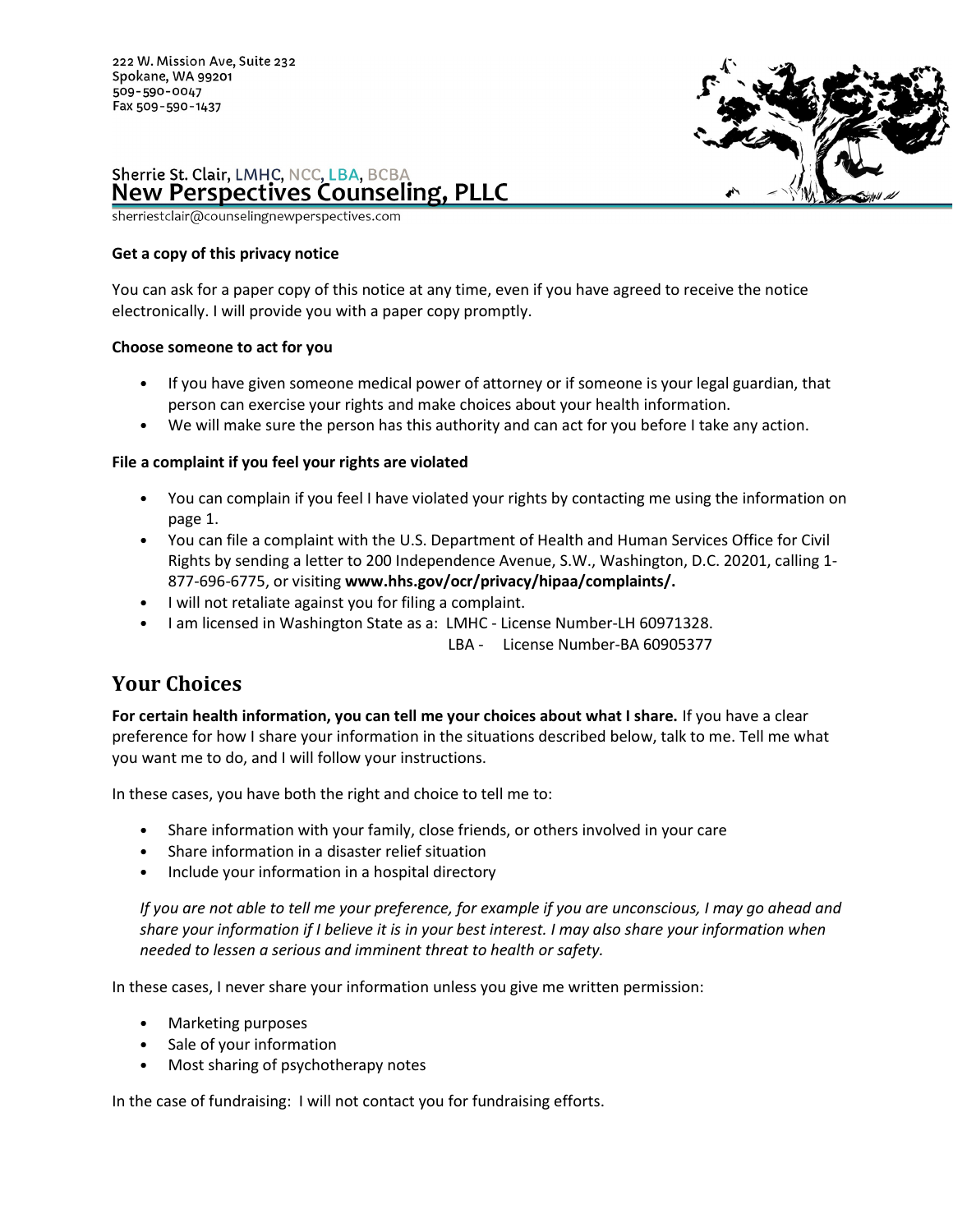

sherriestclair@counselingnewperspectives.com

## My Uses and Disclosures

### How do I typically use or share your health information?

I typically use or share your health information in the following ways.

**Treat you.** I can use your health information and share it with other professionals who are treating you. Example: A doctor treating you for an injury asks another doctor about your overall health condition.

Run my organization. I can use and share your health information to run my practice, improve your care, and contact you when necessary.

Example: I use health information about you to manage your treatment and services.

**Bill for your services.** I can use and share your health information to bill and get payment from health plans or other entities. Example: I give information about you to your health insurance plan so it will pay for your services.

#### How else can I use or share your health information?

I am allowed or required to share your information in other ways – usually in ways that contribute to the public good, such as public health and research. I have to meet many conditions in the law before I can share your information for these purposes. For more information see: www.hhs.gov/ocr/privacy/hipaa/understanding/consumers/index.html.

#### Help with public health and safety issues

I can share health information about you for certain situations such as:

- Preventing disease
- Helping with product recalls
- Reporting adverse reactions to medications
- Reporting suspected abuse, neglect, or domestic violence
- Preventing or reducing a serious threat to anyone's health or safety

Do research. I can use or share your information for health research.

Comply with the law. I will share information about you if state or federal laws require it, including with the Department of Health and Human Services if it wants to see that I am complying with federal privacy law.

Respond to organ and tissue donation requests. I am can share health information about you with organ procurement organizations.

Work with a medical examiner or funeral director. I am can share health information with a coroner, medical examiner, or funeral director when an individual dies.